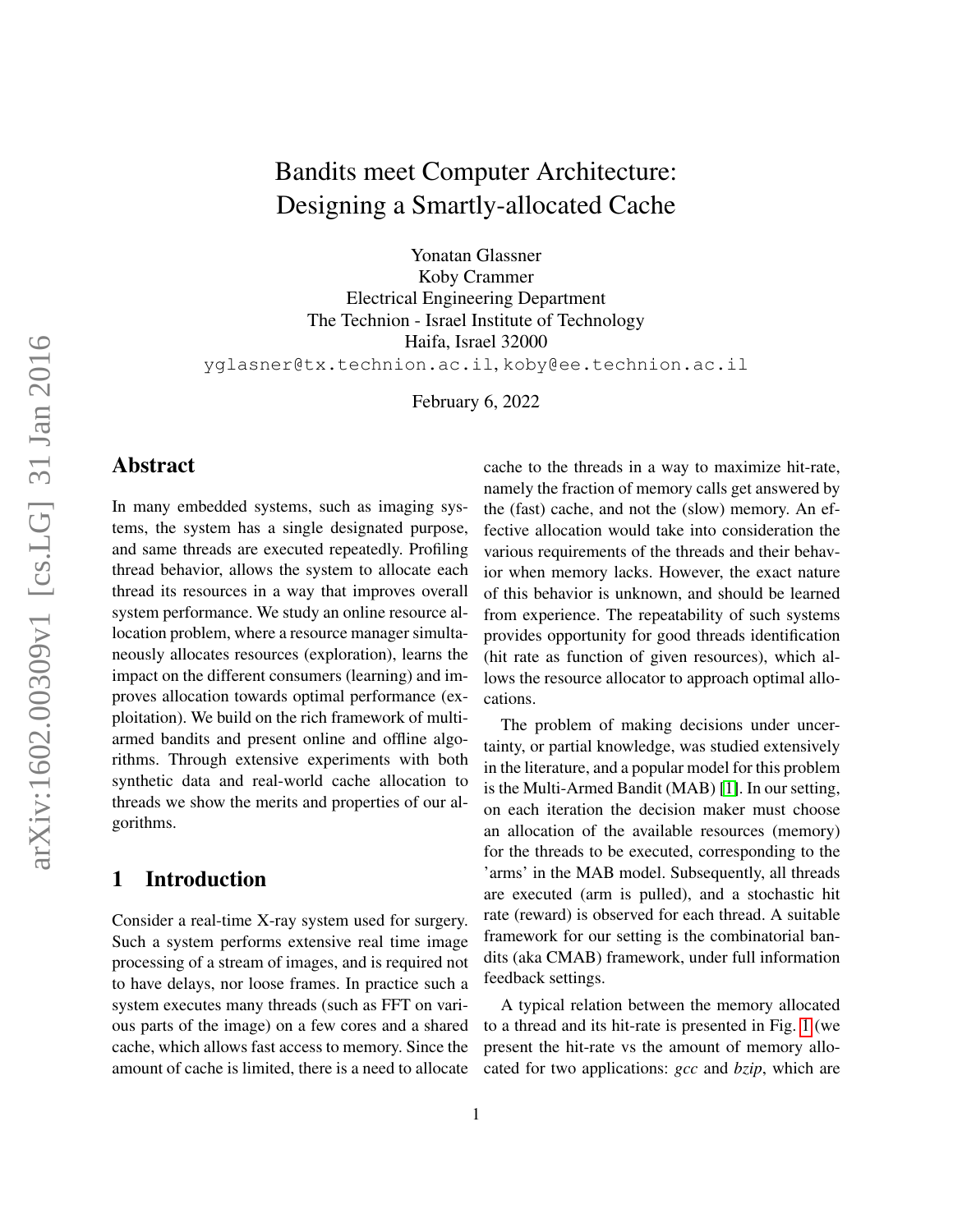part of the CPU SPEC 2006 benchmark). This relation is *stochastic*, and, its mean is characterized by two important properties: it is monotonic in the allocated memory, and exhibits a 'diminishing returns' phenomena. Note that the memory–expected hit-rate relation is clearly non-linear, thus discouraging the use of linear bandits based approaches.

Many existing approaches for this problem are static and hard-coded into hardware (see Liu et al. [\[2\]](#page-7-1)). Moreover, they ignore the specific characteristics of the threads. Instead, we propose to learn the statistical nature of threads, and use it to make a good dynamic allocation. We study the empirical properties of a benchmark applications. We suggest a parametric model with the same qualitative properties as the real data. The model parameters are estimated during run-time. However, allocations are made during the process, even if the estimates are only rough.

The rest of the paper is organized as follows: in Sec. [2](#page-1-0) we describe related work in the field of multi armed bandits. In addition, we briefly provide related work in the field of dynamic resource allocation in computer systems. In Sec. [3](#page-2-0) we formulate our problem and the modeling function chosen with respect to the formulation. In Sec. [4](#page-3-1) we introduce our algorithms together with their analysis of expected performance. Empirical study with both synthetic and real data is summarized in Sec. [5,](#page-5-0) and we conclude with Sec. [6.](#page-6-0) Due to lack of space, some Technical material and proofs are not provided in this paper.

#### <span id="page-1-0"></span>2 Related work

The MAB problem is widely studied these days, where different formulations model various exploration-exploitation (aka *exp-exp*) tradeoff alternatives. We clearly can not review all variants, and refer the reader to a recent manuscript in the area [\[3\]](#page-7-2).

Lai and Robbins [\[1\]](#page-7-0) proposed one of the earliest MAB version, in which there are  $N$  independent arms, each producing stochastic i.i.d rewards, taken from a known family of distributions, with unknown parameters. The objective is to choose arms sequentially, so as to maximize the total reward.

In their fundamental paper, Auer et al. [\[4\]](#page-7-3) presented the UCB1 (upper confidence bound) algorithm. On each iteration, the algorithm chooses the arm with the highest UCB of the estimated expected value. Their key-method performs the explorationexploitation tradeoff implicitly. They prove that the number of time steps a sub-optimal arm is played is bounded, yielding logarithmic regret (performance difference of an algorithm and optimal policy) uniformly for all finite times.

Another line of research is when the algorithm may choose more than a single arm, *and* there is a dependency between the arms. See again the manuscript [\[3\]](#page-7-2) for details and examples. The Combinatorial MAB (CMAB) is a special case of MAB. Here, arms (sometime also called super arms) are a combination of basic arms, chosen from a finite set  $F$ . Therefore, there is a structured dependency between super arms. Ignoring that structure and using traditional algorithms yields poor performance (see e.g. the work of Gai et al. [\[5\]](#page-7-4)), compared to structureconsidered algorithm.

In a more recent paper, Chen et al. [\[6\]](#page-7-5) proposed a general CMAB formulation. On each step, a super arm, which is a subset of arms, is chosen out of a finite subset group  $\mathcal{F} \in 2^{[m]}$ , where  $2^{[m]}$  is the set of all possible subsets of arms, taken from  $m$  basic arms. The expected reward is a general function of the set of arms played and expected performance of all arms. In their algorithm, they assumed the existence of an Oracle, which provides a good super arm with high probability. In our specific problem, we do not assume such an oracle exists, thus can not use their framework directly. We rather provide a selfcontained algorithm, which senses the environment, provides predictions and acts.

In a more practical aspect, resource allocation was investigated in the field of computer architecture (see the work of Liu et al. [\[2\]](#page-7-1) and of Suh et al. [\[7\]](#page-7-6) for cache hit rate optimization, and of Bitirgen et al. [\[8\]](#page-7-7) for global resources optimization using Artificial Neural Network). However, we are interested in providing a general framework for the resource allocation problem, rather than a fine-tuned per domain practical solution.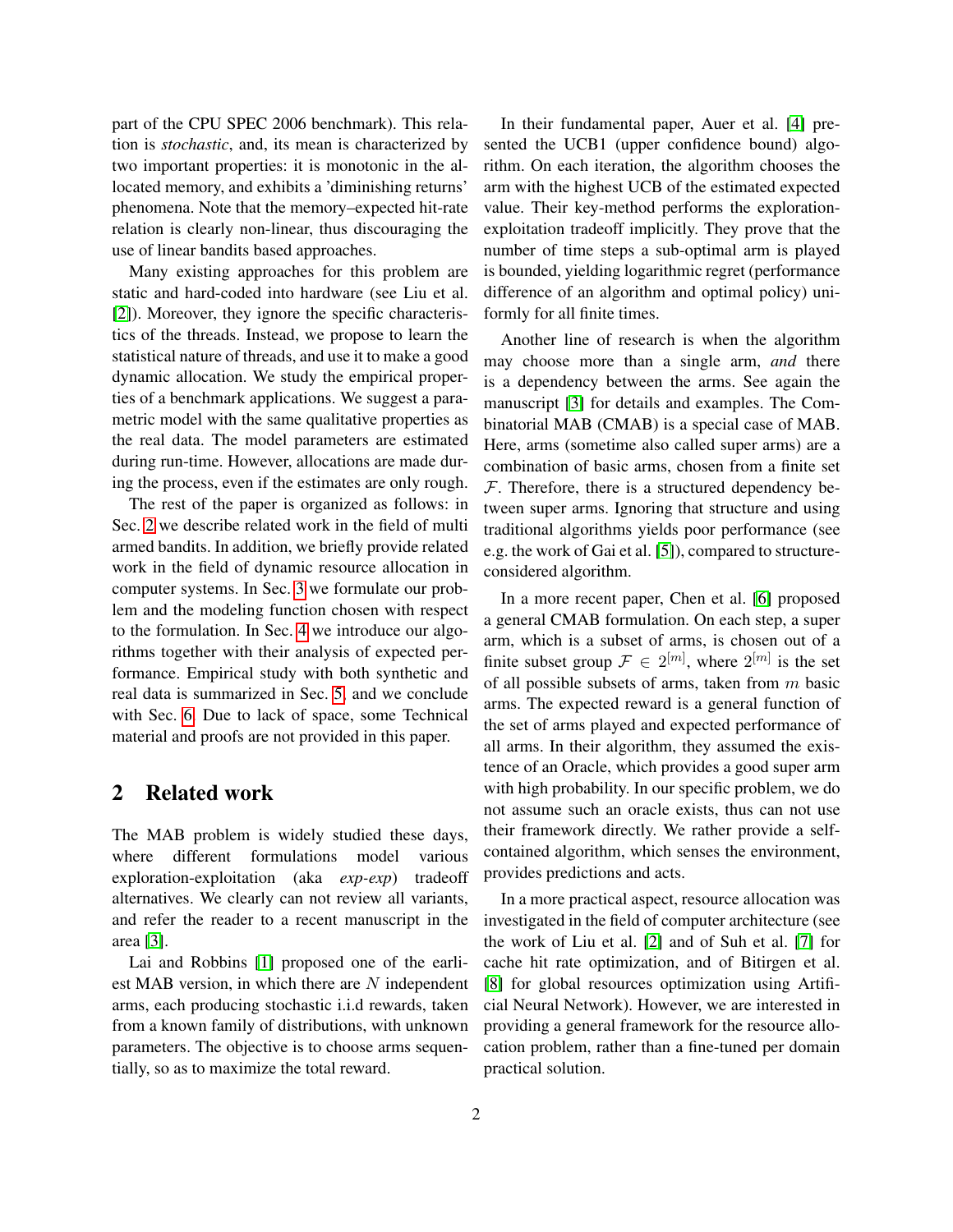Recently, Lattimore et al. [\[9\]](#page-7-8) studied a similar resource allocation problem, where a system manager allocated resources to maximize system gain. However, they assume a piece-wise linear cut-off model, defined by a single parameter, which is the change point between the linear and constant range. We use a different model which we believe is closer to real world behavior. Specifically, we assume a nonlinear function, controlled by two parameters to model the consumer gain. Our more complicated model yields different algorithms with different behavior.

## <span id="page-2-0"></span>3 Problem Setting

We now describe formally the memory to threads allocation problem. There are  $N$  threads (or arms) which share  $M$  identical units of memory. We will next assume, by a simple normalization, that all resources are summed to 1. On iteration  $t$  an allocation algorithm partitions the memory to the threads, allocating  $m_{t,i} \in [0, 1]$  *fraction* of the memory to thread *i*. We denote by  $\vec{m}_t = (m_{t,1} \dots m_{t,N})$  the resource allocation vector, where clearly the algorithm can not allocate more than 100% of the resource nor allocate negative resources, thus  $\sum_i m_{t,i} \leq 1$  and  $m_{t,i} \geq$  $0, \forall t, i$ . Once the resources are allocated, or partitioned, each thread  $i$  receives a stochastic bounded reward  $s_{t,i} \in [0,1]$  based on these resources. We denote the reward vector by  $\vec{s}_t = (s_{t,1} \dots s_{t,N}).$ We assume that the expectation of each reward is given by a function of the resource allocated, that is  $\mathbb{E}[s_{t,i}] = f_i(m_{t,i}),$  where  $f_i(x)$  is a fixed unknown (or partly unknown) function. In our application of allocating memory to threads, the algorithm reward is the hit-rate obtained for the specific allocation. We denote by  $\vec{f} = (f_1(\cdot) \dots f_N(\cdot))$ , the vector of expected reward-functions, and by,

$$
\rho\left(\vec{f},\vec{m}\right) = \sum_{i}^{N} f_i(m_i) ,
$$

The expected reward of allocation  $\vec{m}$  with reward functions  $\vec{f}$ . Given a set of N functions  $\vec{f}$ , an optimal allocation maximizes the expected reward and given by  $\vec{m}^* = \argmax_{\vec{m}} \rho \left\{ \vec{f}, \vec{m} \right\}$  subject to  $\sum_i m_i \leq$ 

1. The expected reward of the algorithm at time  $t$  is given by,

$$
\mathbb{E}\left[\sum_{i=1}^N s_{t,i}\right] = \rho\left(\vec{f}, \vec{m}_t\right) .
$$

Similarly, the optimal expected reward is given by,  $\rho\left(\vec{f}, \vec{m}^*\right)$  . The expected instantaneous regret is defined to be the difference of rewards,  $R^{(t)}$  =  $\rho\left(\vec{f},\vec{m}^*\right)-\rho\left(\vec{f},\vec{m}_t\right)$ , and the cumulative expected regret is the sum of instantaneous regrets,  $\mathcal{R}$  =  $\sum_{t=1}^{T} R^{(t)}$ . The goal of a learning algorithm is to minimize the expected cumulative regret.

It remains to define a family of *parametric* reward functions  $\mathcal F$  from which  $f_i$  will be chosen. We restrict our discussion to families with two natural properties, which are inherent for the resource allocation model:

Monotonicity: Allocating more memory does not decrease the expected reward, that is  $f(m_1) \geq$  $f(m_2)$  for  $m_1 \geq m_2$ .

Diminishing returns: Allocating more of memory does not increase the per-memory unit expected reward, that is,  $f(m_1 + \delta) - f(m_1) \ge f(m_2 + \delta)$  –  $f(m_2)$  for  $m_1 \leq m_2$ .

These two properties were also observed in our task of allocating memory. In Fig. [1,](#page-3-0) mentioned previously, we can clearly observe, that these two above properties hold for real applications.

The above observation motivated us to propose the following simple family of functions, with two parameters  $\gamma_i$  and  $\beta_i$ ,

$$
f_i(m_i; \gamma_i) = \gamma_i \cdot m_i^{\beta_i}
$$

where  $\gamma_i, \beta_i \in [0, 1]$ . The parameter  $\gamma_i$  indicates the maximal expected reward of thread  $i$  if all resources are allocated to it, as  $f_i(1; \gamma_i) = \gamma_i$ , and thus is bounded by a unit, the maximal possible expected reward.  $\beta_i$  is a curvature parameter and is bounded by a linear line. For  $\beta \approx 0$  an infinitesimal amount of resource allows maximal gain, while for larger values of  $\beta$  the hit-rate - memory dependency is closer to linear.

For a given  $\beta$ , we identify a concave function  $f(m)$  with the single associated parameter  $\vec{\gamma}$ . We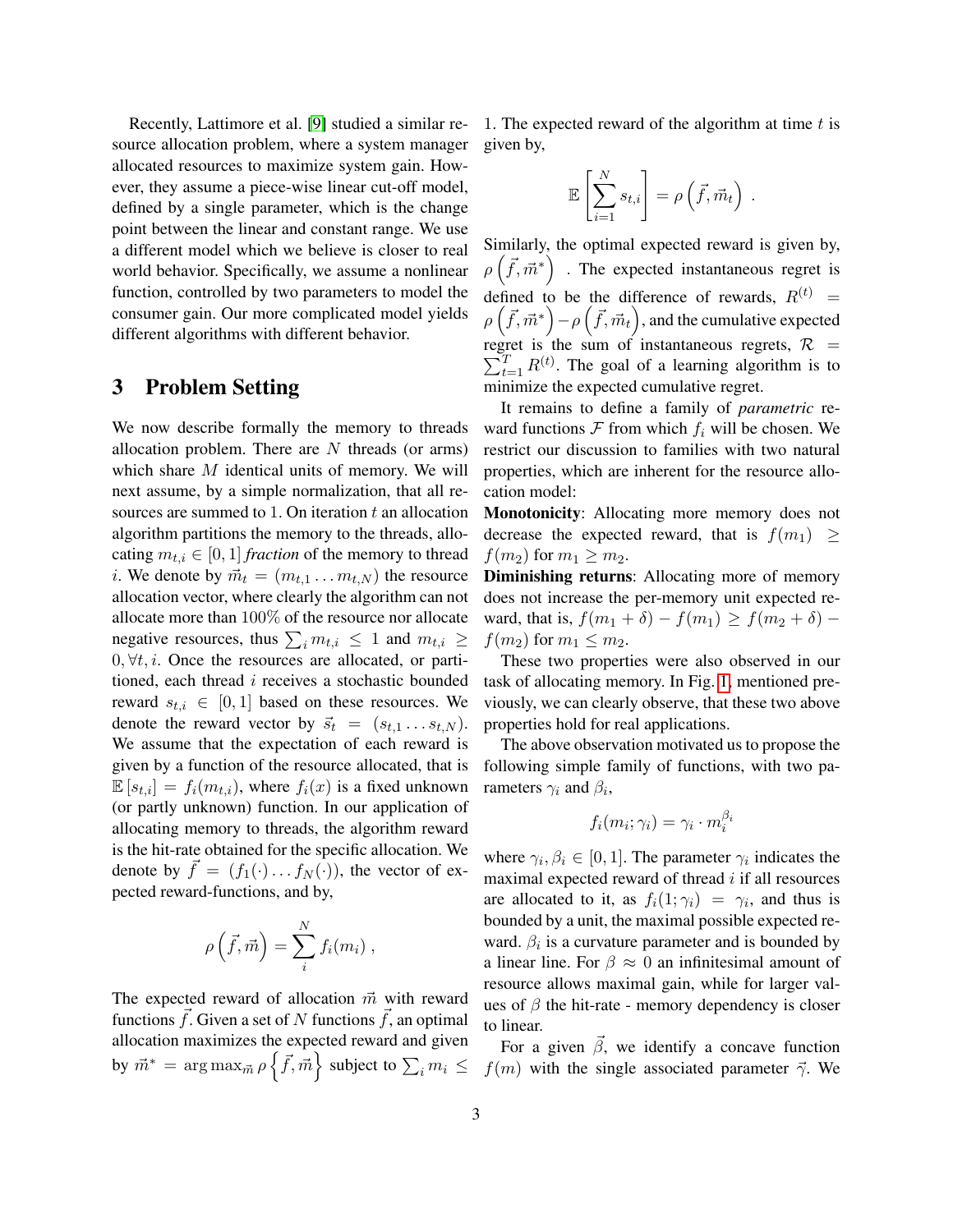

<span id="page-3-0"></span>Figure 1: Expected hit-rate vs memory allocation for bzip and gcc applications. Error-bars indicate a unit standard-deviation. Higher values indicate better performance.

abuse notation and write the expected instantaneous reward as,  $\rho\left(\vec{\gamma},\vec{m};\vec{\beta}\right)=\sum_i^N\gamma_im_i^{\beta_i}$  , which can be computed analytically if there is a shared parameter  $\beta$  across all threads. We use that property in the convergence proof.

We use the fact that  $\rho(\vec{\gamma}, \vec{m})$  is a weighted  $\beta$ -norm of the allocation vector  $\vec{m}$  to find the optimal allocation  $\vec{m}^*$  when the parameter vector  $\vec{\gamma}$  is known.

**Lemma 1.** Assuming  $\beta_i = \beta, \forall i$ , the opti*mal allocation which maximizes the gain*  $\vec{m}^*$  =  $\arg \max_{\vec{m}'} \rho(\vec{\gamma}, \vec{m}')$  *is given by,* 

$$
m_i^* = \frac{\gamma_i^{\frac{1}{1-\beta}}}{\sum_{j=1}^N \gamma_j^{\frac{1}{1-\beta}}},\tag{1}
$$

*and the expected reward is given by,*

$$
\max_{\vec{m}'} \rho\left(\vec{\gamma}, \vec{m}'\right) = \rho\left(\vec{\gamma}, \vec{m}^*\right) = \|\vec{\gamma}\|_{\frac{1}{1-\beta}} . \quad (2)
$$

For brevity, the proof is not given here, but it can be easily derived by applying Hölder inequality.

- Input:  $\vec{\beta}$
- Initialization: Play  $N$  steps, where for each arm i, allocate all memory to thread i,  $m_{t,i} =$  $\delta_{t,i}$  and receive reward  $s_{t,i}$ .
- For  $t = N + 1 \dots T$ 
	- Compute estimates:  $\hat{\gamma}_{t,i}$
	- **Compute UCB**  $\tilde{\gamma}_{t,i} = \min\{1, \hat{\gamma}_{t,i}\} + e_{t,i}$
	- **Allocate memory** according to  $\{\widetilde{\gamma}_t\}$
	- Execute with  $\vec{m}_t$  allocation
	- Receive reward  $\vec{s}_t \in \{0,1\}^N$

<span id="page-3-3"></span>Figure 2: UCB-RA Algorithm to allocate memory to threads.

### <span id="page-3-1"></span>4 Algorithms

A simple approach for solving our problem is to discrete the allocation space of  $\vec{m}$  and treat each combination as an arm. We can now play with all arms using the existing MAB algorithms (i.e. UCB1 of Auer et al. [\[4\]](#page-7-3)). However, such an approach ignores the structure of the problem and, since the actions are exponential in the number of threads, that approach is not feasible in practice. We propose two algorithms. The first algorithm performs an initial pure exploration stage, and then a pure exploitation stage. The second algorithm is a UCB-like algorithm, which fundamentally trades-off explorationexploitation. We analyze the algorithms in the *shared*  $\beta$  case, while our experiments also done for the perthread  $\beta_i$  parameters.

<span id="page-3-2"></span>We start with the first algorithm. When the number of rounds  $T$  is known, the algorithm performs pure-exploitation for  $\xi T$  rounds, allocating an equal amount of  $1/N$  memory to all threads. At this point the algorithm computes estimation of the parameters  $\hat{\gamma}_i$ . In the remaining rounds, the algorithm allocates  $m_i(\hat{\gamma}_1 \dots \hat{\gamma}_N)$  using [\(1\)](#page-3-2) as if the estimates are the optimal parameters. We call that algorithm FETE (First Explore Then Exploit) and it is summarized in Fig. [4.](#page-4-0)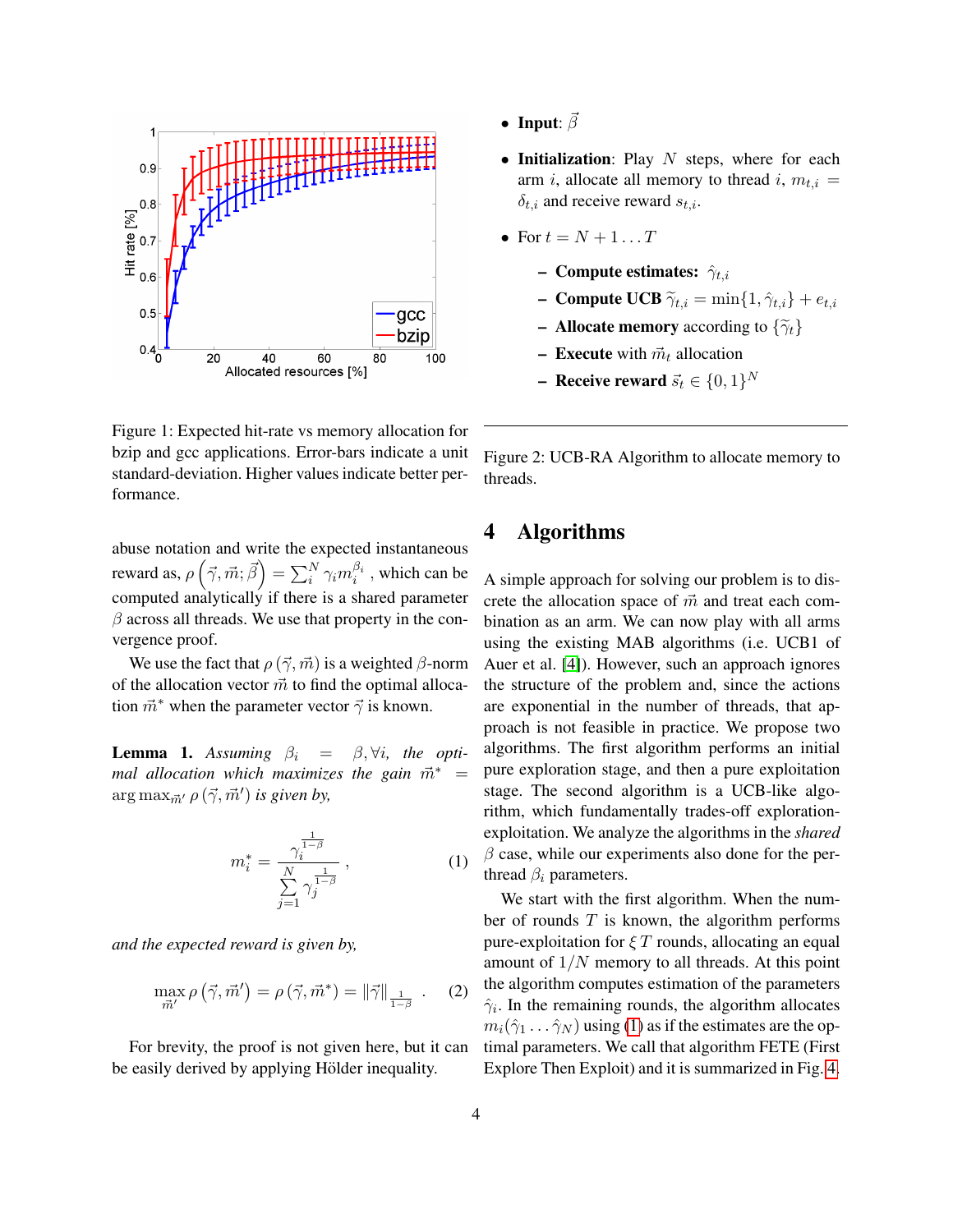<span id="page-4-3"></span>

<span id="page-4-2"></span>Figure 3: Synthetic data results. (a) Performance of five algorithms on synthetic data with fixed  $N = 8$ and  $\beta = 0.1$ . The cumulative hit-rate (reward) is shown vs number of iterations. Five algorithms are evaluated: Uniform (Fair-Share),  $\epsilon$ -greedy (with or without the model), UCB-RA, and the FETE algorithm (b) Algorithms performance for the case of known but different  $\beta$ 's. FETE produces good results, UCB-RA presents the best performance.

We use the following linear estimator for  $\gamma_i$  from pairs  $\{(m_{t,i}, s_{t,i})\}_{t=1}^T$  (all parameters are subjected to thread  $i)$ 

$$
\hat{\gamma}_t = \frac{\sum_{\tau=1}^t \omega_\tau \cdot s_\tau}{\sum_{\tau=1}^t \omega_\tau \cdot m_\tau^\beta} \,. \tag{3}
$$

 $\sum_{\tau=1}^t \omega_{\tau,i} \cdot \gamma m_{\tau}^{\beta}$ 

 $\sum_{\tau=1}^t \omega_{\tau,i} \cdot m_\tau^\beta$ 

It is easy to show that this general formulation of a linear estimator, given a set of coefficients  $\omega_{\tau,i}$  $\tau=1,\cdots,t$ ∈

> 1 =

R, is unbiased:

 $\mathbb{E}\left[\hat{\gamma}_t\right] = \mathbb{E}\left[\frac{\sum_{\tau=1}^t \omega_\tau \cdot s_\tau}{\sum_{\tau=1}^t \omega_\tau \cdot s_\tau}\right]$ 

 $\sum_{\tau=1}^t \omega_\tau \cdot m_\tau^\beta$ 

- Input  $0 \leq \xi \leq 1$  the exploration-exploitation tradeoff parameter,  $\beta$  the system parameter, horizon T.
- For  $t = 1, ..., \xi T$ : allocate  $m_{t,i} = \frac{1}{N}$  $\frac{1}{N}$  for all threads  $i = 1 \cdots N$
- Compute Estimates:  $\hat{\gamma}_i =$  $\sum\limits_{\tau=1}^tm_{\tau,i}^{\beta}\!\cdot\! s_{\tau,i}$  $\sum\limits_{i=1}^tm_{\tau,i}^{2\beta}$
- $\tau=1$ • For  $t = \xi T + 1, \ldots, T$ : allocate memory according to estimates  $\hat{\gamma}$  using [\(1\)](#page-3-2) :

<span id="page-4-0"></span>
$$
m_{t,i} = \frac{\hat{\gamma}_i^{\frac{1}{1-\beta}}}{\sum\limits_{i=1}^N \hat{\gamma}_i^{\frac{1}{1-\beta}}}, i = 1 \cdots N
$$

Figure 4: First exploit then explore algorithm for memory allocation.

One can show that the MMSE estimator is given by

<span id="page-4-1"></span>
$$
\hat{\gamma}_{t,i} = \frac{\sum_{\tau=1}^{t} m_{\tau,i}^{\beta} \cdot s_{\tau,i}}{\sum_{\tau=1}^{t} m_{\tau,i}^{2\beta}}
$$

It is also concentrated around its mean, applying Hoeffding inequality [\[10\]](#page-7-9)

$$
\Pr\left[|\hat{\gamma}_{t,i} - \gamma_i| > \epsilon\right] \le 2 \exp\left(-2\epsilon^2 \cdot \sum_{\tau=1}^t m_\tau^{2\beta}\right). \tag{4}
$$

An interesting property of that concentration inequality is that the variance is monotonically decreasing in the amount of resources an arm receives. However, dependency is not linear. The algorithm must perform efficient exploration steps given this property.

The following theorem bounds the regret of the algorithm, by setting  $\xi$  as a function of the number of rounds T.

 $=$   $\bar{\gamma}$ **Theorem 1.** Assuming  $\beta_i = \beta, \forall i$ , the regret of *the algorithm in Fig. [4](#page-4-0) is upper bounded by,*  $\mathcal{R} \leq$  $\xi TN +$ √  $\overline{2}N\frac{1}{7}$ ξ  $^{\prime}$  \!  $\overline{T}\sqrt{\log(2/\delta)}$  . Furthermore, plugging the optimal value,  $\xi_{opt} = \sqrt[3]{\frac{\ln(\frac{2}{\delta})}{2T}}$  $rac{1}{2T}$ , yields,  $\mathcal{\overline{R}} \leq 2NT^{\frac{2}{3}}\sqrt[3]{\frac{\ln(\frac{2}{\delta})}{2}} = \mathcal{O}(T^{\frac{2}{3}}) \ .$ 

 $_{\tau,i}$ 

 $\tau, i$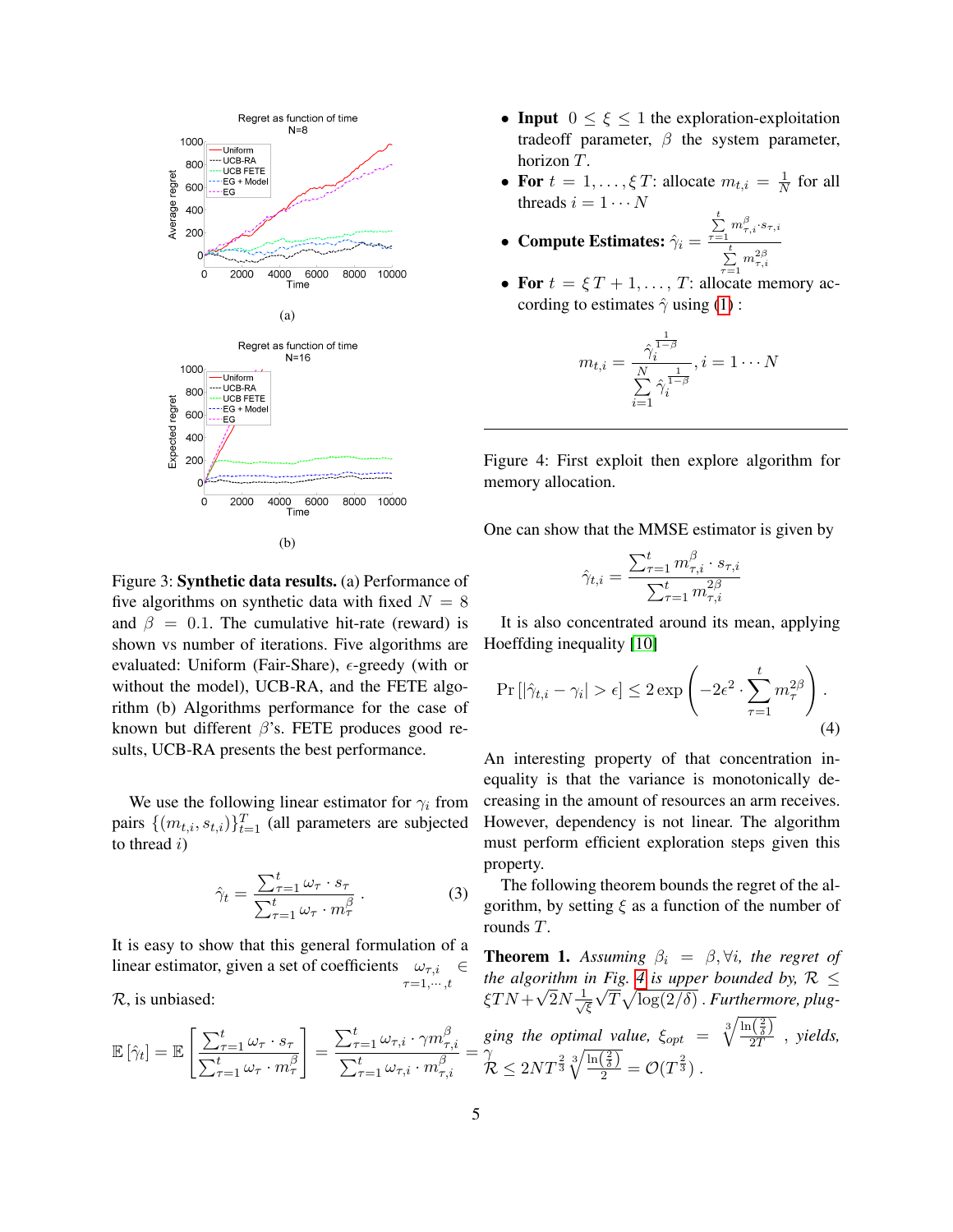In contrast to the FETE algorithm which separates the exploration and exploitation to distinct epochs, we now propose an alternative algorithm which inherently combines exp-exp, using the UCB technique.

Our algorithmic approach for the second algorithm is inspired by the UCB1 algorithm of Auer et al. [\[4\]](#page-7-3). However, since each arm reward is a function of its given resources, we provide at each time  $t$ a *Model Upper Confidence Bound* (which is simply a UCB on the model parameters) which we obtain by the statistical model, and previous allocations and rewards. We then optimize the allocation according to the optimistic model, rather than the current estimated one.

In the general case, our algorithm estimates model parameters  $\{\hat{\gamma}_{t,i}\}$  and computes optimal allocation with respect to UCB upon model variables. This ensures that all threads will receive enough memory to explore (estimate) well, and that the parameters estimators will converge quickly enough to their true values.

We call the algorithm UCB-RA for resource allocation, and it is summarized in Fig. [2.](#page-3-3) In each step, we provide a UCB  $e_{t,i}$  on the  $\gamma_{t,i}$  estimator. In the general case, we set  $e_{t,i}$  using [\(4\)](#page-4-1). For the analysis, we again assume that  $\beta_i$  is equal for all threads. For that case, we set  $e_{t,i} = e_t = t^{-\eta}$  for  $\eta = 0.5(1 - \beta)$ . This term is clearly not optimal, since at time  $t$  it has shared value for all threads, regardless of their performance so far. This choice of  $\eta$  allows us to prove the following theorem, which is provided here without proof, for space limitation.

Theorem 2. *The regret of the algorithm of Fig. [2](#page-3-3) is* upper bounded by,  $\widetilde{\mathcal{O}}\left(F(N,\beta)+T^{\frac{1+\beta}{2}}\right)$ , where the *function* F *is independent of* T*.*

### <span id="page-5-0"></span>5 Experimental results

We evaluate our algorithms' performance on both synthetic and real data. Starting with the synthetic data, we generated data using that model: a thread produces a Bernoulli distributed binary stochastic reward, such that  $Pr(s_{t,i} = 1) = \gamma_i m_{t,i}^{\beta_i}$ .

We first assume shared  $\beta$  and random values of  $\vec{\gamma}$ . We varied the number of threads - N. Once these parameters were set, we executed each algorithm for 10, 000 iterations, and computed reward and regret with respect to the optimal allocation (according to the value set for  $\vec{\gamma}$  and  $\beta$ ).

Next, we ran our algorithms for known values of different  $\beta$ , one per process. Yet, since knowing the  $\beta$ 's is a strong assumption, we assumed that the  $\beta$ 's are known up to a small difference. This assumption is realistic, as we observed in real data that there are roughly two clusters of programs: memory-intensive and non-intensive. Memory-intensive programs have lower  $\beta$ 's in contrast with the non-intensive ones. This clustering can be performed off-line, with respect to the program's characteristics. For the FETE algorithm we simply took the highest  $\beta$  as a shared one.

We compare five algorithms: (1) *Fair-Share*, which is simply a uniform allocation,  $(2)+(3) \epsilon_t$ *greedy*, which performs a random exploration step with probability  $\epsilon_t$ , or otherwise exploits. We compare two versions of  $\epsilon_t$ -greedy: the first uses the model in the exploitation step while the second uses the empiric best-so-far allocation. The parameter  $\epsilon_t$ decreases over time, and is given by:  $\epsilon_t = \frac{\epsilon_0}{\sqrt{t}}$  We tried different values of  $\epsilon_0$ , and took the one with best performance. (4) The explore then exploit Fig. [4.](#page-4-0) (5)UCB-RA of Fig. [2.](#page-3-3) The methods of Liu et al. [\[2\]](#page-7-1), Suh et al. [\[7\]](#page-7-6), Bitirgen et al. [\[8\]](#page-7-7) are not relevant to our settings, as the first is not designed to optimize the cumulative hit-rate, the second used a pre-defined model, and the third assumes the statistics are known (i.e., there is a separate training phase).

Experiments are summarized in Fig. [3.](#page-4-2) The case of same  $\beta$  is not a realistic case, and was simulated to support the theoretical analysis. One can clearly observe the "knee" of the FETE algorithm, which mark the exploration-exploitation transition point. The uniform and  $\epsilon$ -greedy algorithm w\o the model suffer a linear regret. In the case of different and partly-known  $\beta$ 's (as explained previously), our UCB-RA algorithm obtain the best results (see Fig. [3\(b\)\)](#page-4-3).

We performed extensive experiments to evaluate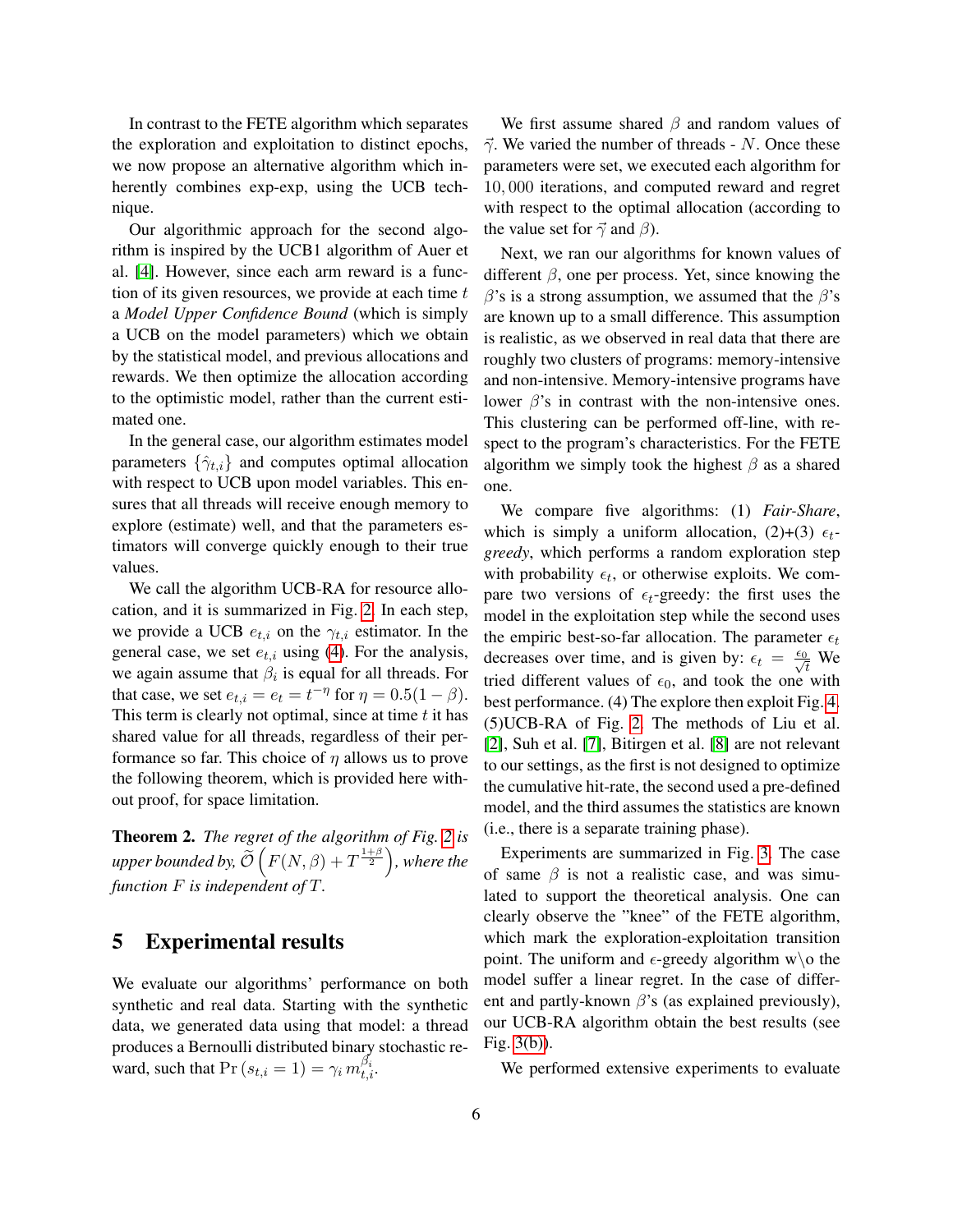

Figure 5: **Synthetic data results.** Algorithms performance for the case of known but different  $\beta$ 's. FETE produces good results, UCB-RA presents better ones. Tough  $\epsilon$  -greedy presents the best results - its stochasticity parameter has to be tuned manually, which means it is less robust.

the algorithms in a real-world setting. The task is to divide L1-cache among threads which are executed is summarized in Fig. [5.](#page-5-0) Each point in the graph repon the core.

We chose six programs belong to the SPEC-CPU2006 benchmark: bzip, lbm, mcf, waves and 2 gcc instances with different inputs. We executed each of the six programs and recorded all the memory accesses, both read and write. We then divided each memtrace to T distinct consecutive segments. We simulated each of these memtraces using a cache simulator, with 2K available 2-set cache, divided into blocks of size 16 bit.

We evaluate combinations of 2, 3 or 4 out of the 6 programs. For example, we started the execution of bzip and gcc at the same time, and so they needed to share memory.

Two metrics are used: the hit-rate, which is the frequency of memory accesses that were stored in the cache, and instructions per cycle (IPC). Specifically, we computed the memory dependent IPC (and not the total IPC, which depends on many parameters). For simplicity, we replaced the different cache hierarchy timings and probabilities with one term: Memory<sub>time</sub>, and used the following equation to compute the IPC:

$$
(\text{IPC}_{mem})^{-1} = \text{MR} \times \text{Memory}_{time} + (1 - \text{MR}) \times \text{C}
$$

where MR is the average miss-rate of a program, Memory $_{time}$  and Cache $_{time}$  are the time (in cycles) needed for a memory access and cache access. The former is about 20 times the latter.

Performance for 2, 3 and 4 program combinations resents a specific combination of applications to be executed. The x-axis is an index of a specific combination. The y-axis is the IPC normalized by  $IPC_{opt}$ (1 is the maximal value). The optimal allocation was computed by an exhaustive search in the optional allocations space.

For each algorithm, higher points indicate better performance. In the left panel we choose 2 out of 6 programs (15 combinations), in 13 of which UCB-RA was better than FairShare. In the middle graph - 19 out of 20, and in the right graph - 13 out of 15. Note that the reward tends to be more significant than FairShare when the problem is hard, i.e., the hit rate is low. Note that though  $\epsilon$ -greedy achieves high performance, we still needed to set its parameters, and thus is less robust.

### <span id="page-6-0"></span>6 Discussion

 $t^{-1} = MR \times Memory_{time} + (1 - MR) \times CadW_{time}^{\text{loop}}$  algorithms for the task, and performed an em-We investigated statistical methods to allocate memory to threads. We proposed a simple model for the problem, that accurately captures the properties of the real memory allocation problem. We provided pirical study with both synthetic and real-world data. We executed several real applications in a controlled memory environment and analyzed a few allocation strategies. The memory-UCB outperformed all other methods.